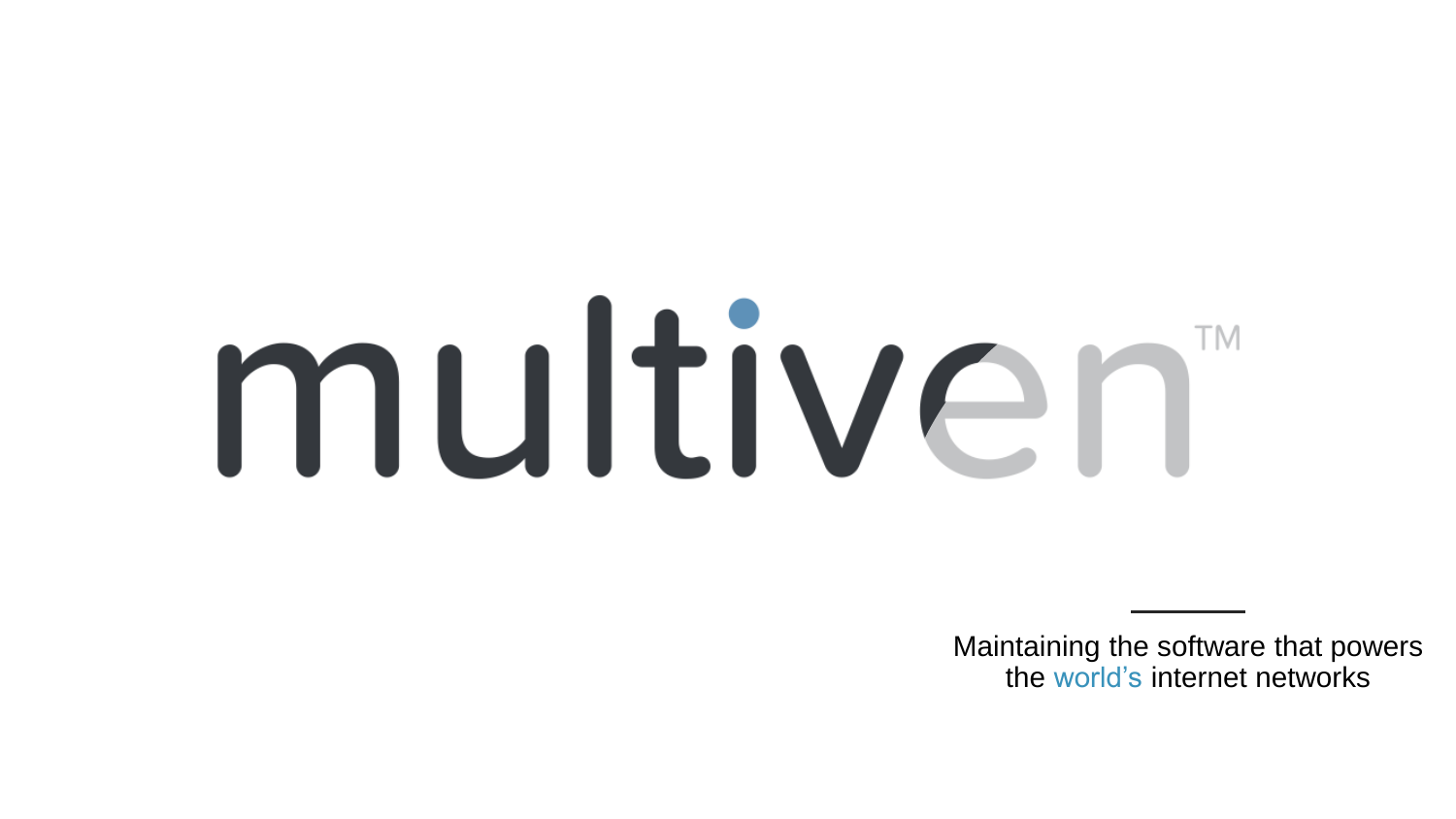multiven

# **Service Description**



- SLA's For Hardware Replacement  $(>)$
- The Marketplace
- VNS Support
- **Contact**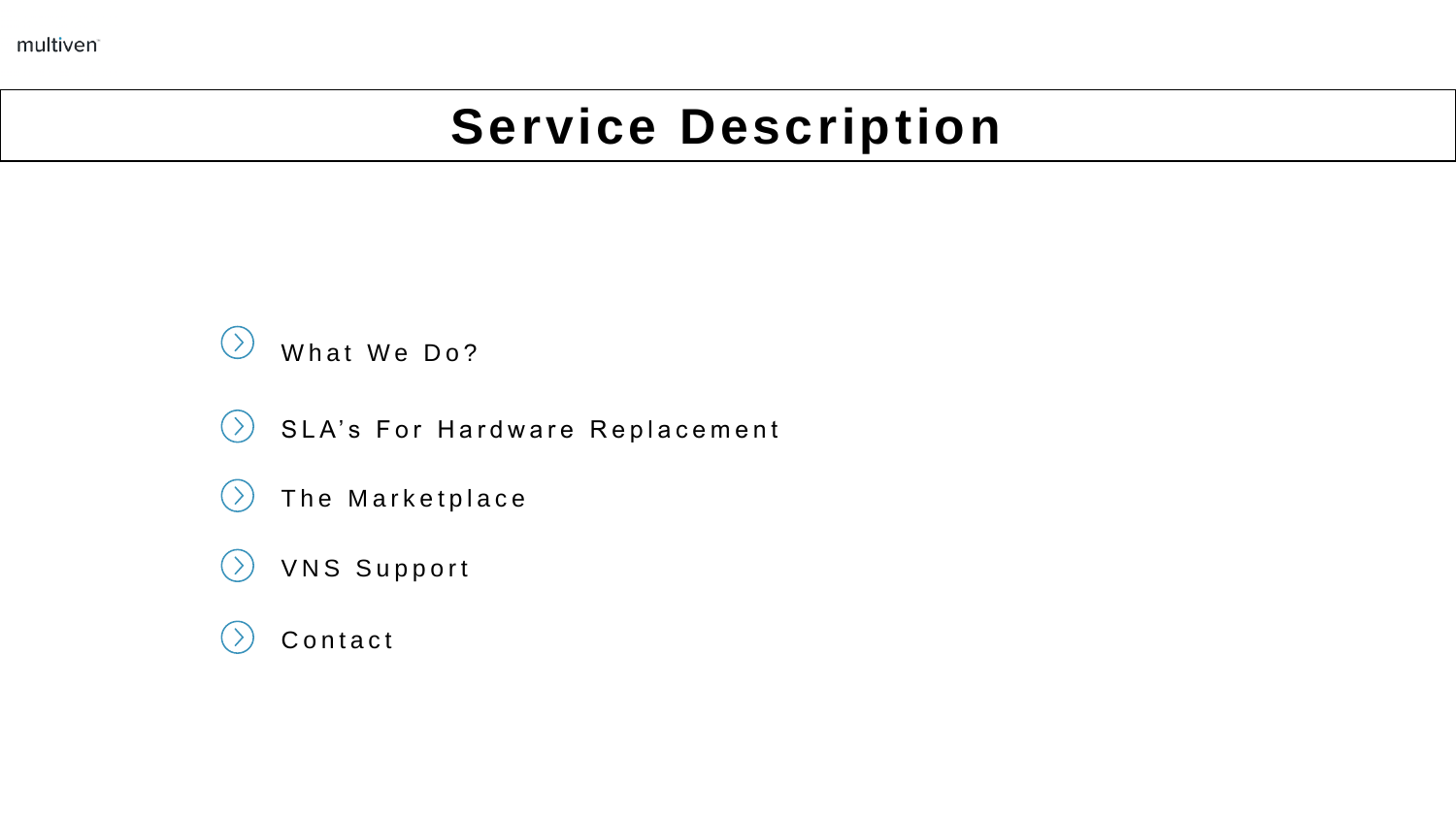multiven

# **WHAT WE DO ?**



### **M u l t i v e n d o r S o f t w a r e M a i n t e n a n c e**

Multiven is the world's only provider of independent maintenance for all proprietary and open-source networking software

# **M u l t i v e n d o r A s s e t M a n a g e m e n t**

Multiven Oyster is a free cloudbased application for managing all IT and network hardware and software

### **N e t w o r k - B a s e d C y b e r D e f e n s e**

Multiven Pearl Guard will stop any cyber-attack and restore service in a network within 24 hours of an attack

### **Software Re-C y c l i n g & M o n e t i z a t i o n**

The Multiven Marketplace is a premier online marketplace that enables organizations to re-cycle and monetize their pre-owned Cisco Software Licenses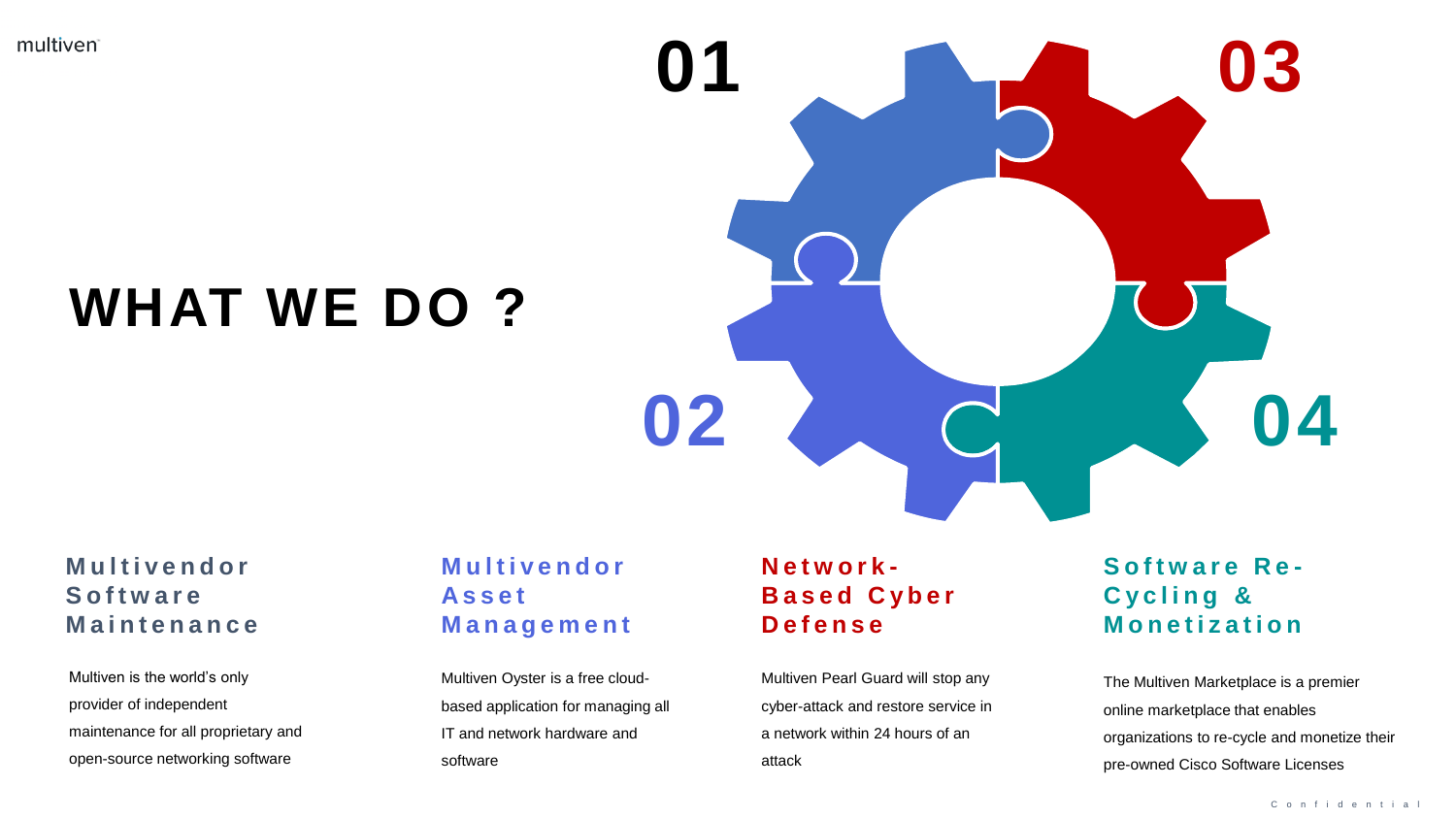# **WHAT WE DO ?**

# **O y s t e r**

- Cloud-based IT, network & software asset manager
- Unlimited device profiles with geo location & software version & config files back up
- Unique device level QR codes, analytics and global search
- 100% EU stored data

# **P e a r l L i t e**

- Cloud-based IT, network & software asset manager
- Unlimited device profiles with geo location & software version & config files back up
- Unique device level QR codes, analytics and global search
- Unlimited 24x7 Direct-to-Expert technical support
- Advanced software support, updates and bug fixes
- 100% EU stored data

- Cloud-based IT, network & software asset manager
- Unlimited device profiles with geo location & software version & config files back up
- Unique device level QR codes, analytics and global search
- Unlimited 24x7 Direct-to-Expert technical support
- Advanced software support, updates and bug fixes
- 100% EU stored data
- Next-Business-Day hardware replacement

# Pearl **Pearl CPS**

- Cloud-based IT, network & software asset manager
- Unlimited device profiles with geo location & software version & config files back up
- Unique device level QR codes, analytics and global search
- Unlimited 24x7 Direct-to-Expert technical support
- Advanced software support, updates and bug
- fixes
- 100% EU stored data
- Next-Business-Day hardware replacement
- Customer premise stored spare hardware (less than 4 hour replacement)

# **P e a r l G u a r d**

- Cloud-based IT, network & software asset manager
- Unlimited device profiles with geo location & software version & config files back up
- Unique device level QR codes, analytics and global search
- Unlimited 24x7 Direct-to-Expert technical support
- Advanced software support, updates and bug fixes
- 100% EU stored data
- Pre-breach: ongoing independent network threat security consulting
- During breach: direct-to-expert TAC support to isolate & neutralize cyber-attack
- Post breach: next-business-day (NBD) replacement of cyber damaged hardware, NBD device software configuration & service restoration configuration backup, root cause analysis for legal and law enforcement, ongoing software security updates and patches for C o n f i d e n t i a l

devices.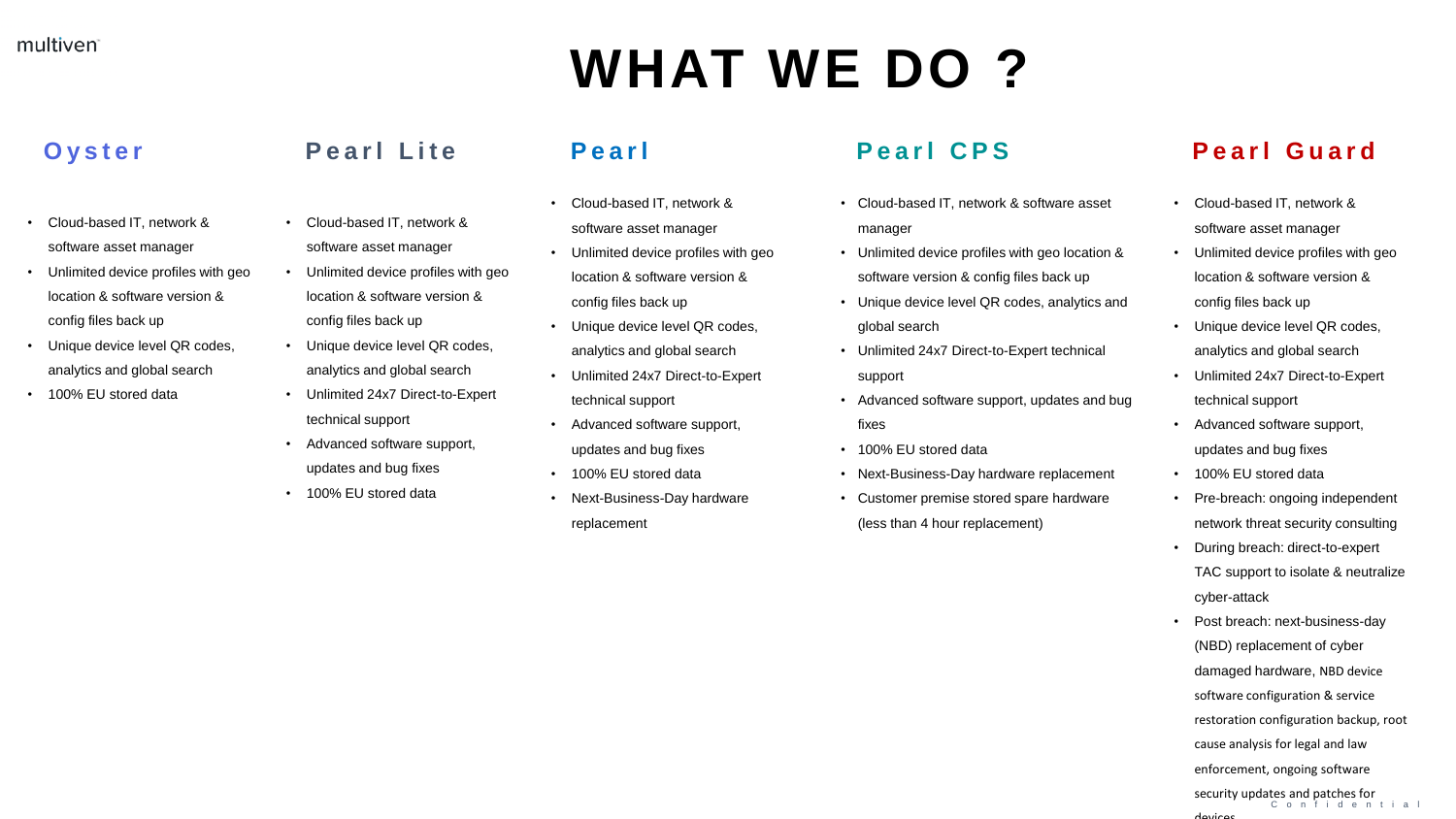

# **SLAs FOR HARDWARE REPLACEMENT**

multiven

All the Multiven services below enjoy 24X7 direct-to-expert TAC support and software updates

**P E A R L L I T E**

No hardware replacement

**01 02 03 04**

**P E A R L N B D**

Next business day ship of

hardware

**P E A R L S D S**

Same day ship of hardware

C o n f i d e n t i a l

### **P E A R L C P S**

Free upgrade for 24x7x2, 24x7x4

**05**

**O N S I T E S U P P O R T**

On demand, A-la-carte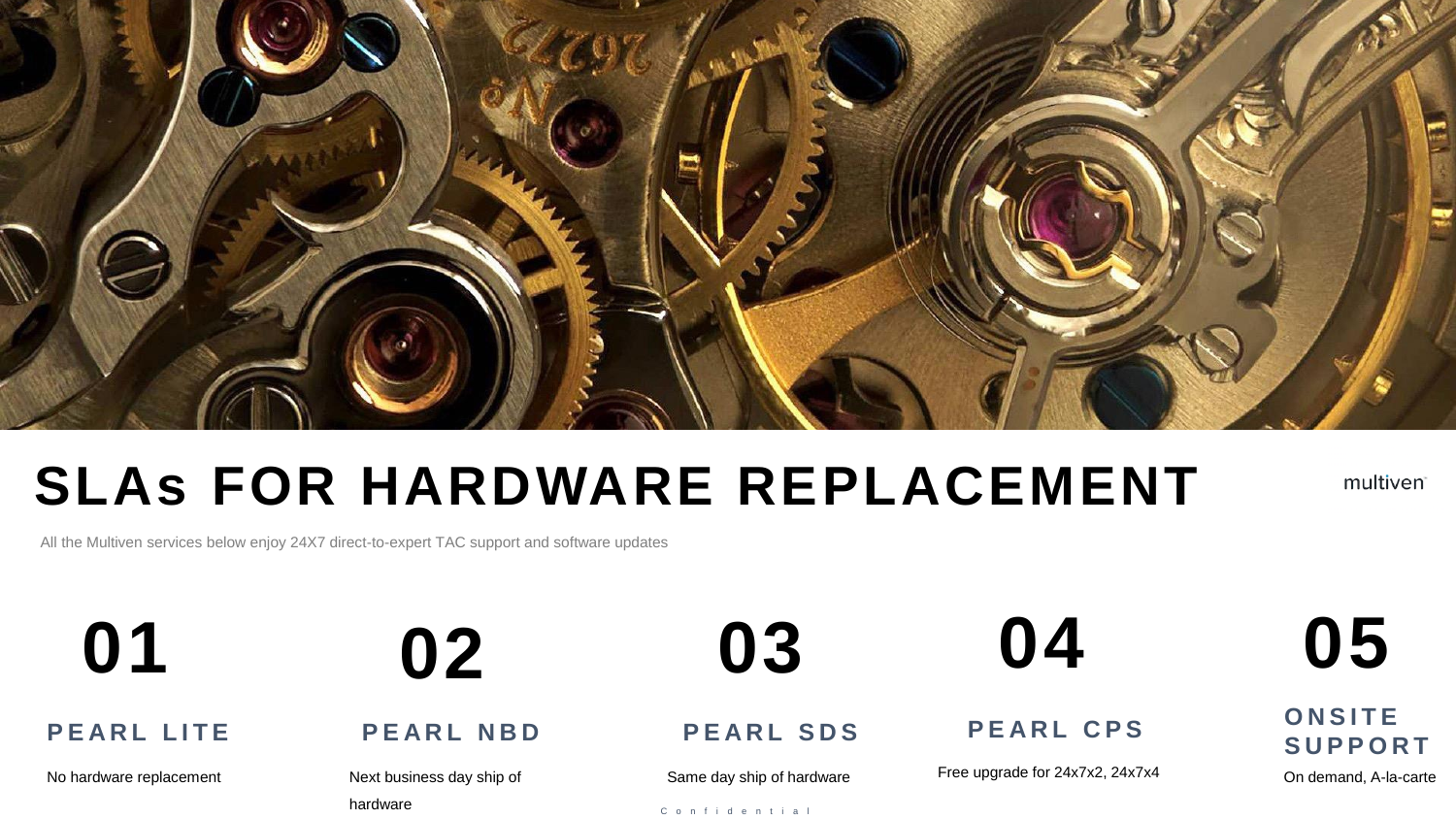

# MULTIVEN THE MARKETPLACE

On October 21,2014, Multiven announced that as a result of its advocacy efforts in Europe which began with a complaint to the Swiss Competition Commission, owners of Cisco Systems software are now free to transfer their software licenses in Switzerland, EU, Norway, Iceland and Liechtenstein

#### $( )$ Prior to Multiven

Prior to this ruling Cisco software licenses were not transferable.

#### $( )$ The Platform

All over the world. Companies are sitting on over €50 Billion worth of unwanted pre-owned Cisco software licenses that can now be sold on secondary markets like the Multiven Marketplace.

Owners Of Cisco software can now freely trade their software either as is, or embedded in a Cisco hardware directly or indirectly, to new owners that will inherit all the software licensee rights and privileges without having to pay Cisco relicensing fees.

### Today

 $(\Sigma)$ 

You can now manage, maintain (and enjoy bug fixes and security updates) and sell all your Cisco software in one place.

To get started, email your software asset list to Multiven.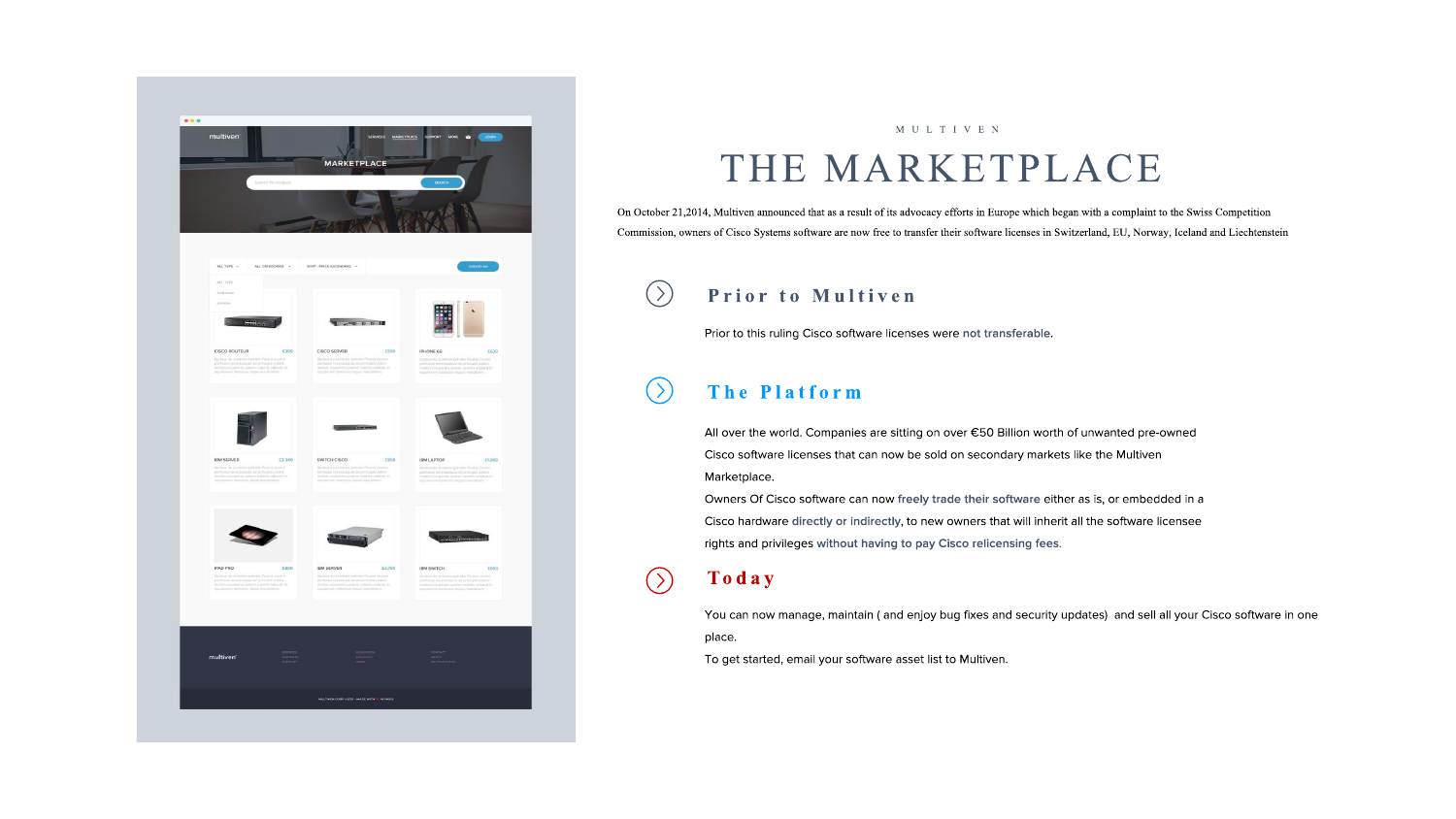# **VNS SUPPORT**

Whether your NFVI is limited to a single location or is global, Multiven will provide north-to-south, east-to-west software maintenance of its physical and virtual x86 compute, storage and networking resources along with all operational virtual and non-virtual network functions.